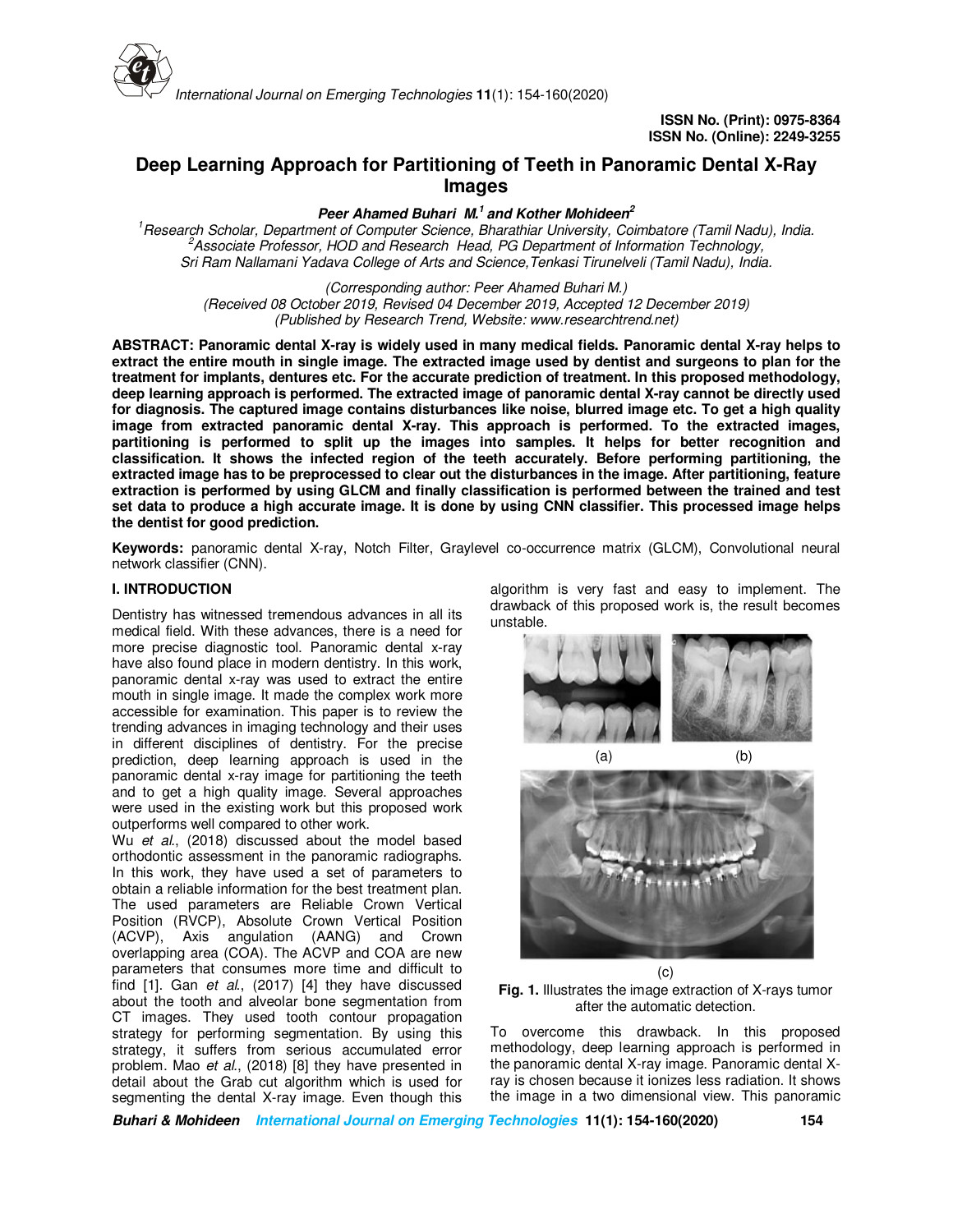dental X-ray tries to project the teeth arch in orthogonal view. To the extracted panoramic image, deep learning approach is utilized to achieve high accuracy.

#### **II. MATERIALS AND METHODS**

#### *A. Literature Survey*

Jo *et al*., (2017) proposed a tileable CMOS X-ray line detector using time-delay-integration with pseudo multisampling for large-sized dental X-ray imaging systems. In this paper, to make available a bigger dental X-ray imaging system with reduced noise and power consumption, a tileable CMOS X-ray line detector has been proposed. Based on the photolithographic area, the peripheral circuit and has 252 column readout circuit each in the four banks present, are locate. The noise reduction result remains as same as that of the traditional system when nPMS is less than Σi N [2].

Lira *et al.*, (2014) proposed a dental X-ray picture division by utilizing texture recognition. In this paper, to overcome the problems of previously installed system, a new procedure to encourage the dentist on doing his procedures, a radiographic image which captures the segmentation in the teeth has been proposed. For attaining the texture recognition in an extreme precision, the technique which helps in various medical fields named as supervised technique is employed. However, positioning of the holder in the mouth is difficult, the patient may feel uncomfortable too [7].

Guo *et al.*, (2017) proposed a deep learning-based image segmentation on multimodal medical imaging. In this paper, for multimodal processing of the image, a design methodology is needed, for the development of which an architecture that can provide image fusion strategies has been proposed. The image segmentation technique employed for the multi-modal appears to work individually, because of which it can be utilized a general design for various types of issues. It is concluded that the extra modality is not suitable for the segmentation task, if it exhibits a performance drop [13]. Enguehard *et al.*, (2019) proposed a semi-supervised study with deep embedded grouping for image classification and segmentation. In this paper, to resolve the issues of labeling the data with low time consumption and also reducing the cost while performing medical image segmentation, a semisupervised technique has been proposed. An improvement in the performance of supervised-only technique is obtained, by integrating the proposed semisupervised algorithm, with limited number of labeled training samples. Even though the clustering algorithm enables the production of clusters directly from the data, because of the dimensionality some issues arrives [18]. Dai *et al.*, (2018) proposed a clinical report guided retinal micro aneurysm detection with multi-sieving deep learning. In this paper, to work together with the detection issue of an unbalanced micro aneurysm, a deep mining technique has been proposed. For identifying the feature combination, various subspaces are obtained from the feature spaces; each of the subspaces contains different combinations of feature. Low preciseness and recall tends to appear in the system which showed up due to the difficulty in

identifying the small objects, when the semantic segmentation method is directly applied to our case [19].

### **III. PROPOSED SYSTEM**

The image of panoramic X-ray is the 2D perspective of the teeth. The image which is extracted by panoramic Xray is the variation of patient to patient teeth, uniformity in areas close to the object, gap between the existences of missing tooth. Segmentation is performed in parts of the image retrieved from the panoramic X-ray it helps the specialist to diagnose the problem occurred in the teeth. Some issues identified in panoramic X-ray pictures are shown in Fig. 2.



**Fig. 2.** Sample problems of panoramic X-ray pictures: (a) Dental implantation, restored teeth view of some teeth; (b) supernumerary teeth; (c) devices for mandibular trauma; (d) missing and detached teeth.

The input image cannot be directly processed as it is ineffective and impractical in image recognition and compression for disease analysis. Image division is a process of clustering or classifying the picture into many parts regarding the image features for analysing the image. It can annotate the data and recognize the regions of interest in medical image processing applications. The existing chapter issues are overcome by this proposed work. GLCM Segments analysis is a process usually associated feature extraction for image classification. Analysis of segment is a process is utilized to mark the segments of CNN classifier.

Pruning an initial set of features from ineffective subsets of features to give a smaller effective set is called feature selection. Most of the techniques for feature selection are based on statistical distance measures. The correlation based feature selection increase the accuracy of the classification.

The input image is given to the pre-processing state in order to reduce the noise and crop the test data image from the input image. Then cropped image is converted into samples, it is achieved using segmentation process. The GLCM is used to extract the samples amplitude. The correlation based feature selection generates the trained data set. Both these features are compared using CNN classifier.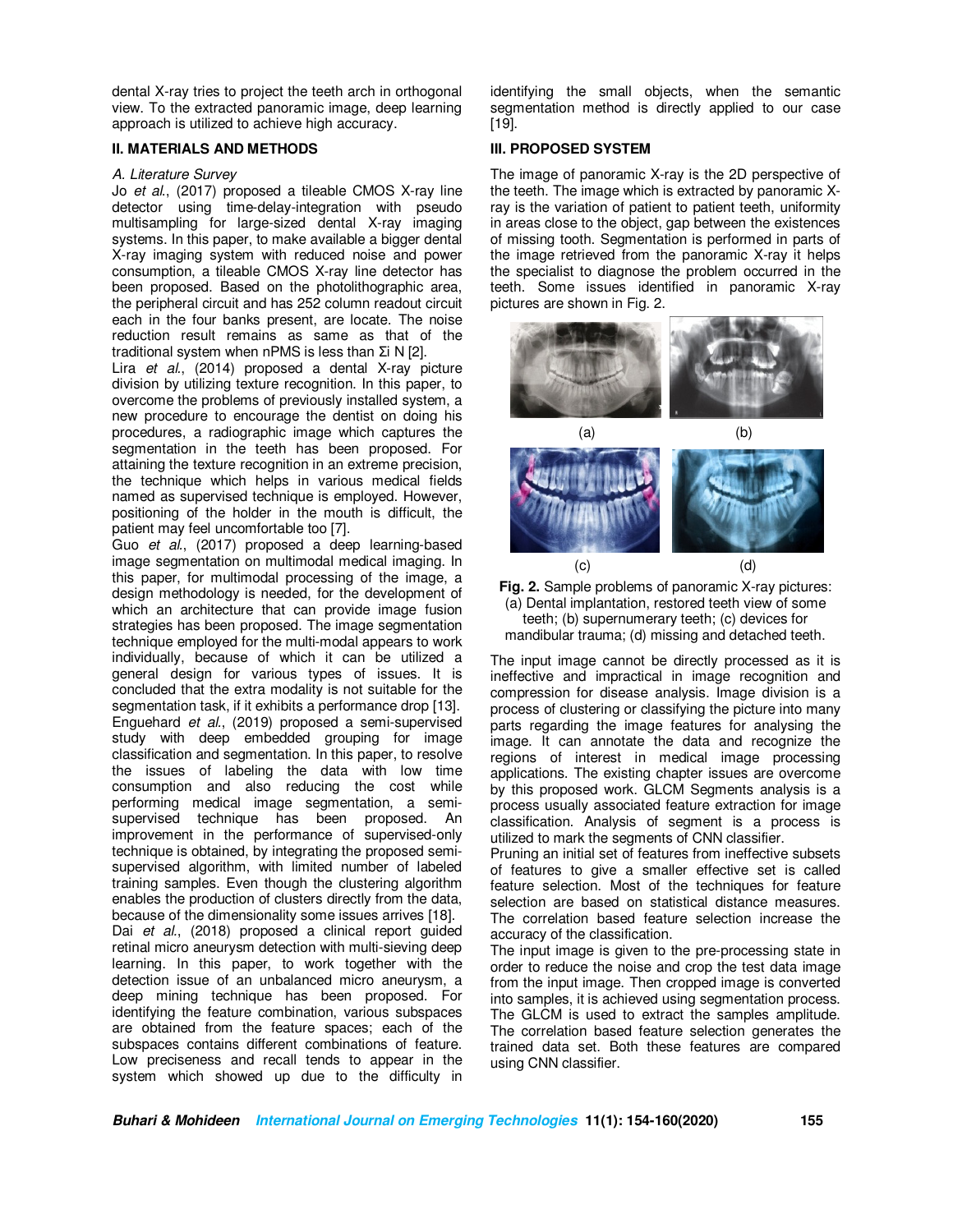

**Fig. 3.** Proposed system block diagram using CNN classifier.

**Pre-processing:** Generally notch filter is named as band rejection or band stop filter. Notch filters are proposed to transmit data with less power misfortune while lessening data inside a particular wavelength range (the stop band) to a low level.

**Data Clustering:** Clustering is the route toward isolating information which focuses into image samples or clusters with the objective that the things in a similar class are comparable and things in various classes are disparate. In view of the possibility of the data and the explanation behind which clustering is being used, particular measures of closeness may be utilized to place things into classes, where the likeness measure controls how the gatherings are surrounded. A couple of instances of measures that can be used as in gathering join separation of the image. In hard clustering, data are apportioned into specific gatherings, where each data segment has a place with precisely one group from the teeth images. In fuzzy clustering, data parts can have a place with more than one gathering, which is more, accompanied with each segment is a course of action of membership levels. This exhibit the idea of the connection between that information part and a specific gathering of fuzzy clustering is an arrangement of propelling these enrolment levels, and subsequently utilizing them to apportion information parts to at least one get together. A champion among the most comprehensively used Fuzzy gathering tallies is the Fuzzy C-Means (FCM) Algorithm is used to form cluster in the detection image.

This emphasis relies upon constraining participation work that addresses the detachment from any given data point. The fuzzy is an approach to prepare the information by giving the halfway participation incentive to every pixel in the picture. The enrolment estimation of the fuzzy set is ranged from 0 to 1 from the membership function. FCM is multi esteemed bunching where the participation of every fuzzy set will be varied from another fuzzy set from the input images. A prior specification is given to the number of clusters and it is a time consuming algorithm because number of iteration required is more. It is a time consuming algorithm and degrades the accuracy and sensitivity of the system. There is no sudden move between full enrolment and nonparticipation. The participation work describes the fuzziness of a picture and moreover portrays the information contained in the input image.

In statistic and segmentation data clustering is widely used for medical image processing applications. In the significant concept of clustering of data is to represent all the centroid is used and the centroid of cluster is based on the similarity to classify. Hence it is divided into "hierarchical clustering" and "Partition clustering" regarding the above characteristics.

**Hierarchical Clustering:** Hierarchical Clustering is used to implement a dendogram (shows hierarchical relation between objects) with grouping of patterns in nested form and to change groupings in combination with similar levels of the input teeth images. In hierarchical clustering, the number of clusters need not be specified in prior where only local neighbours in each step are considered. To interpret the hierarchical clustering algorithm function two dimensional data set is applied. The hierarchical clustering is subdivided into two categories, namely, the hierarchical agglomerative algorithm and hierarchical divisive algorithm.

Hierarchical agglomerative method is stated below:

**Step 1:** In the database each pattern is set as a cluster Ci and distance in between all pair of patterns is computed with proximity matrix.

**Step 2:** The common alike pair of clusters is found by using proximity matrix and the two clusters are merged into single cluster. Finally, modify the proximity matrix.

**Step 3:** Repeat Step 1 and 2 until all patterns in one cluster achieve the resemblance.

The each pair of sample distance is noticed in several ways from the input image. The single-link algorithm and complete-link algorithm are the most popular definitions. If D (Ci, Cj) is assumed as the distance in between cluster Ci and Cj, and the distance between pattern a and b assumed as d (a, b) as.

 $D(C_i, C_j) = \min(d(a, b)), \quad for \forall a \in C_i, \forall b \in C_j$  $(1)$ The distance between two groups is the smallest of all pair wise distances i between two clusters in every one of the examples. The definition for separation of finish connect strategy is expressed beneath

$$
D(C_i, C_j) = \max(d(a, b)), f \text{ or } \forall a \in C_i, \forall b \in C_j,
$$
 (2)

Equation (2) implies the most extreme of the distances between all sets of examples in the two clusters is the separation between two clusters. Clusters created by this are more than single link strategy is the geniuses of finish interface technique. Also, the complete link technique, isn't as adaptable as the single link strategy, in numerous applications the entire connection strategy creates more handy progressive systems than the single-link technique.

**Feature Extraction:** Features are unique properties of information that help in separating the information patterns in the classification phase from the image. Features may be crude pixels for basic issues. Utilization of basic image pixels is not sufficiently clear.

**Buhari & Mohideen International Journal on Emerging Technologies 11(1): 154-160(2020) 156**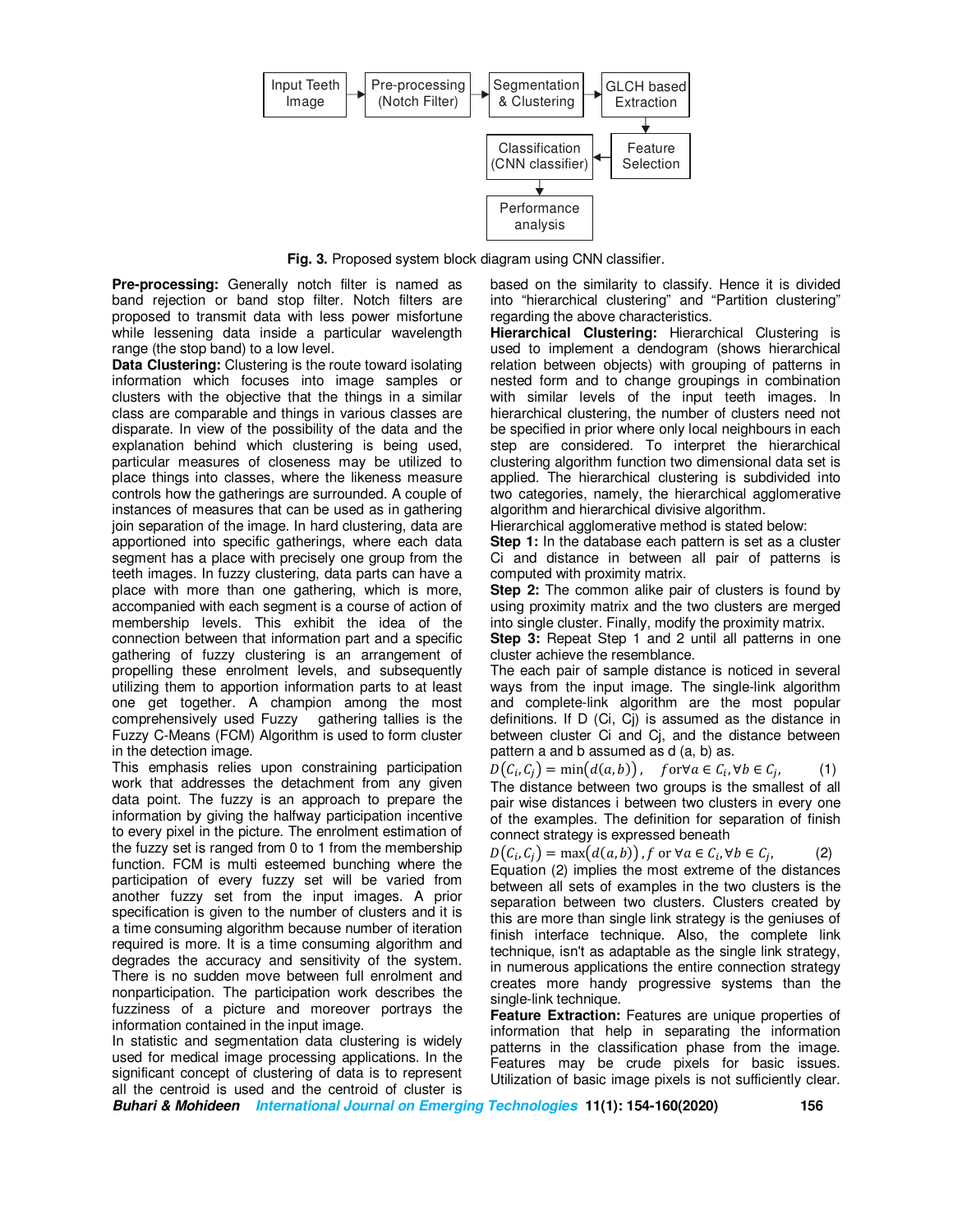Changing the information on behalf of the arrangement of features is called Feature Extraction. Feature Extraction is typically distinguished as diminished list of capabilities to speak to the errand. The portions of the components are colour histogram, zone and so on in the image. They are utilized for perceiving shapes and for the most part utilized as global feature. Some different sorts of features are texture, intensity and so forth. These elements tell about spatial introduction and its degree. These features are called as local feature. It is important to recognize when to utilize global feature and local feature. By considering the portrayal of the significant functions the separated feature ought to give the attributes of the info to the classifier. Typically Extracted features are

— Shape Features

Shape Index

— Intensity features

Median Intensity, Mean, Variance, Standard Variance — Texture features

Contrast, Interconnection, Entropy, Energy, Homogeneity, sum of square variance

These three sorts of features portray the structure data of intensity, shape, and texture. In the following stage the feature selection is performed to lessen the repetition.

**Gray Level Co-Occurrence Matrix (GLCM):** A notable procedure to extricate feature is to utilize Gray Level Co-event Matrices (GLCMs), which have a place with measurable technique in teeth analysis. The GLCM contain the second-arrange measurable data of spatial association the pixels of an image. The GLCM comprise data almost in what way frequently a pixel with grey level value i happens either vertically, on a horizontally, or diagonal to the neighbouring pixels with the value j, where i and j are the dark level values introduced in an input teeth image.

Energy is a component that measures the smoothness of the input picture. Correlation is a grey tone measure of direct conditions in picture. The parameter Homogeneity, otherwise called 'inverse difference moment' measures picture homogeneity as it accepts bigger esteems for littler grey tone contrasts in combine components. Contrast for a bordering set of pixels, is a measure of contrast between the most astounding and the least esteems in it. Hence GLCM using feature extraction is implements the potential component vectors for more image based disease diagnosis. In general GLCM deals with features of the image to be segmented. In our work we are working with problem area segmentation. By this operation, feature calculation will be pointed in particular region only so that output will be better than existing approach.

GLCM is a procedure broadly used to extract features. It is a critical technique for extracting highlights by registering the pixel pair relationship in the picture. The co-event grid C(I, j) is the number the pixels coevent with grey qualities I and j. The co-event framework measurement is N\*N. From now on, the multifaceted nature in calculation relies upon the check of dark scales used for quantization. Various components like vitality, relationship, dormancy and entropy are removed from co-event grid to limit feature set dimensionality.

Inertia = 
$$
\sum_{i} \sum_{j} (i - j)^2 c(i, j)
$$
 (3)

Variance and contrast is also defined as inertia. In GLCM, the local variations are measured.

Correlation = 
$$
\frac{\sum_{i} \sum_{j} (i - \mu_{i})(j - \mu_{j}) c(i, j)}{\sigma_{i} \sigma_{j}}
$$
 (4)

Occurrences of joint probability of the specified pixel pairs are measured.

Energy = 
$$
\sum_i \sum_j c(i, j)^2
$$
 (5)

Squared elements sum is provided by energy in gray level co-occurrence matrix.

$$
Homogeneity = \sum_{i,j} \frac{c(i,j)}{1+|i-j|}
$$
 (6)

Distribution components closeness is estimated by homogeneity in grey level co-event array to grey level co-event matrix diagonal. Clustering is used apart from using direct feature extraction. These clusters are formed with regards to segmentation. By this, RoI is predicted. Thus it makes easy to calculate the features.

**CNN Classifier:** In image processing CNNs was initially utilized applications that are specific sort of NNs. In AI propelled science arguably CNN are the best models. The core design principles were drawn from neuroscience despite the fact that they were guided by a wide range of fields. They were effectively deployed in video processing and natural language applications since they are fruitful in image processing. Neurophysiologists named Hubel and Wisel, explored vision system of warm blooded creatures from late 1950 for quite a long while. In the trial, they considered minimal grim for the present benchmarks, they connected anodes into mind of anesthetized feline and estimated cerebrum reaction to visual stimuli. It is found that response of neurons in visual cortex was activated by extremely slender line of light sparkled under particular point on projection screen for visual cortex to see. Just to bring unmistakable examples in input picture they discover that individual neurons from visual cortex are responding. In 1981 for their revelation Hubel and Wiesel were granted the Nobel Prize in Physiology and Medicine.

**Convolutional Layer of CNN Classifier:** Convolutional layers are neural system layers saving the spatial structure, which is the essential distinction from customary completely associated neural system layers. Having, for instance,  $32 \times 32 \times 3$  picture, rather than extending it to the one-dimensional vector of 3072 things, the picture is kept in its unique 2D structure. By applying the convolutional channel, the information is changed into an alternate tensor called actuation map that additionally protects basic properties. Since enactment maps can be convolved again without loss of auxiliary data, stacked convolutional layers can be utilized for dimensionality decrease of spatial information into low-dimensional element rich vector space where regular completely associated systems can be applied. The channels are little grids of numbers that are increased by districts of information. For each pixel in the info layer, the focal point of the channel is adjusted to it and channel is increased with the area of contribution of a similar size as the channel. This procedure is rehashed for all pixels aside from those not having an adequately enormous neighborhood, bringing about initiation guide of somewhat littler size.

**Buhari & Mohideen International Journal on Emerging Technologies 11(1): 154-160(2020) 157**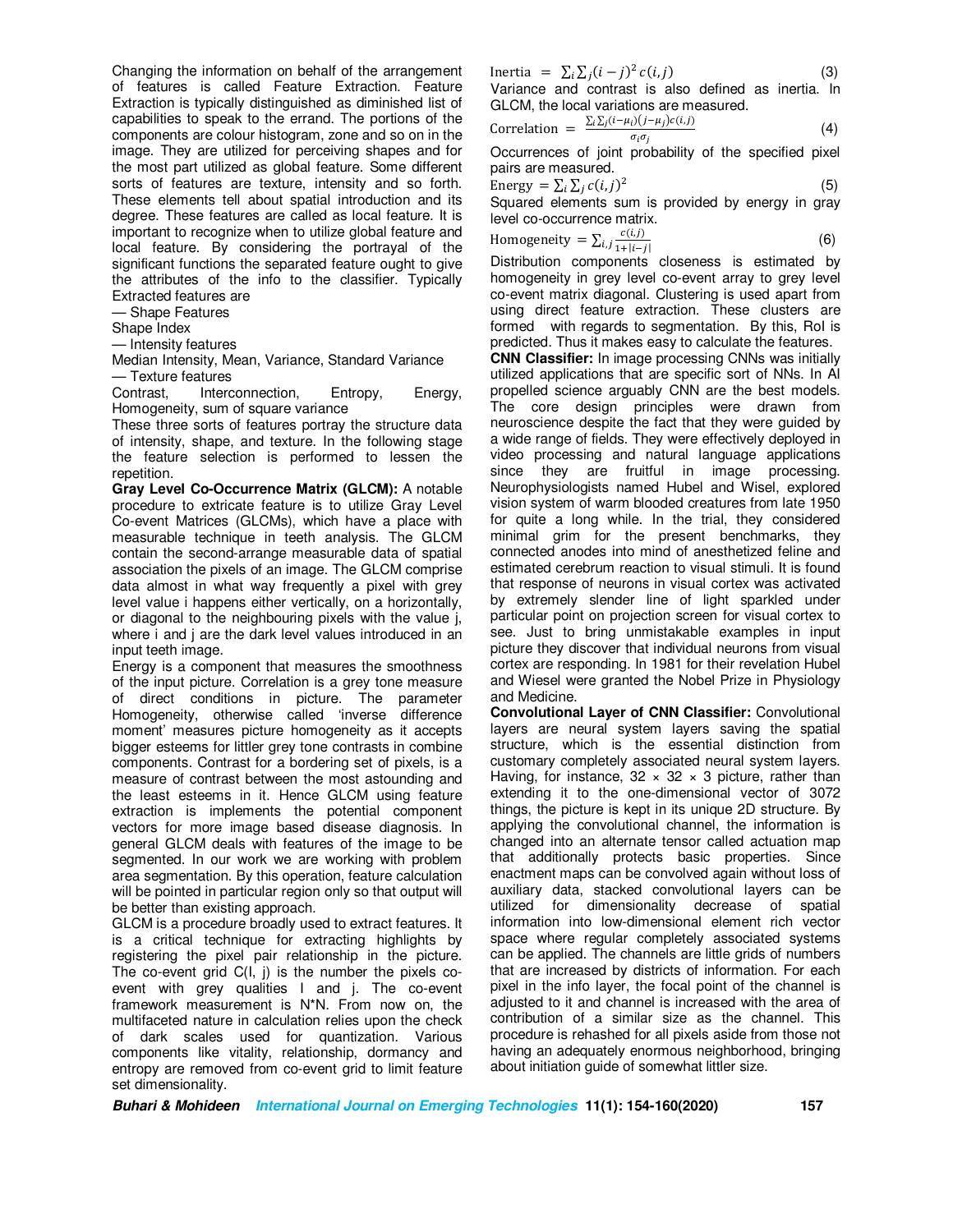

**Fig. 4.** CNN classifier flow diagram.

Redundancy of applying the channel over the picture can be seen as a channel sliding over the picture, henceforth convolution. A channel consistently expands the first profundity of info.

**Pooling Layer of CNN Classifier:** An elective way to deal with contract input volume region is to utilize a pooling layer. Pooling layer performs collections over areas rather than duplication with channels of prepared loads. Typically performed conglomeration is limit of the area, giving the name of the maximum pooling layer. The instinct behind successfully of max-pooling layer in grouping task is that it doesn't make a difference where in the locale have include been found as long as it has been found. Taking the limit of an area of actuations dismisses immaterial pieces of that district and reports nearness of the element in the entire locale. On the off chance that averaging were to be utilized rather than most extreme, the way that element was not recognized in rest of the area would negatively affect noteworthy initiations. Pooling layer has no trainable parameters. Most normal use of pooling layer is down-inspecting; thusly walk is set up so districts are not covering.

A solitary channel is searching for a specific component in the information. There are numerous highlights to be found in a picture. In this manner numerous channels are required. Thinking about the utilization of numerous channels, each channel brings about its own enactment map, together yielding a heap of initiation maps called yield volume. Along these lines, an info picture can be changed into a lot further volume (remember the distinction between the profundity of volume meaning a third measurement and profundity of neural system as various layers). Instinctively, as info is being changed from input picture towards highlights over the system, the territory of information volumes is diminishing with applied walk as well as pooling, while the profundity of info volumes can both increment and reduction dependent on the quantity of utilized channels in convolutions. To condense, single convolutional layer requires four hyper parameters: number of channels, channel size, walk and measure of zero cushioning.

In feed forward the data is fed into the model and output from each layer is obtained, we the error is calculated using an error function, some common error functions are cross entropy, square loss error etc. Finally the model is back propagated by calculating the derivatives.

This step is called back propagation which basically is used to minimize the loss.

**Structure of CNN:** Convolutional systems Structure is normally made out of three kinds of layers. Layer can be either Convolutional, Pooling or completely associated. For forward and error backward signal propagation in each sort of layer has distinctive tenets. There are no exact standards on how the structure of individual layers ought to be composed. Anyway with special case of late advancement CNNs are normally organized in two sections. Initial segment called feature extraction, is utilizing mixes of convolutional and pooling layers. Second part called classification in utilizing completely associated layers.

**Training of CNN:** Enhancement procedure of CNN is analogous to FCNN. Network is made out of various kinds of layers as a result of that circumstance with CNN is more complicated. Forward signal propagation and backward error propagation are following uncommon rules for each layer. Equations utilized as a part of this area were motivated from. First stage is called forward-propagation, where the signal is propagated from contributions of the CNNs to its output. The output is contrasted and wanted an incentive by cost capacity and error is evaluated in the last layer.



**Fig. 5.** Process of separating the teeth in the acquired data.

Back propagation algorithm again used as a part of second stage to appraise blunder commitment for singular units. Variable parameters of the system are again streamlining by gradient descent algorithm.

## **IV. RESULTS AND DISCUSSION**

A cohort of 80 images were taken for analysis and it was modified by partitioning the teeth into 256 samples. In order to train the image, partitioning of teeth in each image was done for better performance. To be more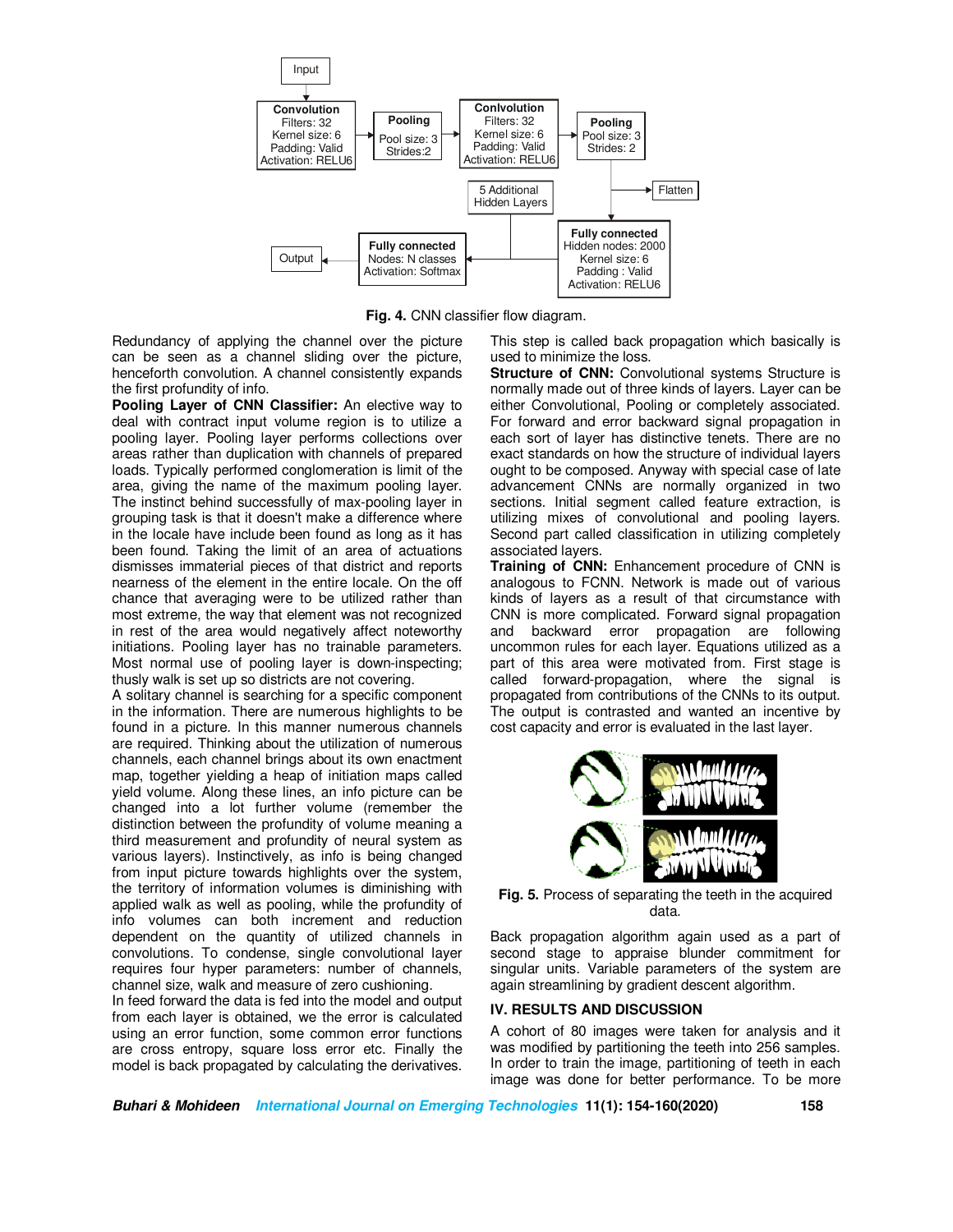effective, 80 image data set is taken. 50 images were used for training and the remaining 30 images were used for performing deep learning approach. Finally both trained and test set data were taken for comparison. By analogizing, it generates the high accuracy.

**Quantitative analysis:** To evaluate the performance, the following metrics were used:

 $Accuracy = (TP + TN) (TP + FN + FP + TN)$ , Specificity =  $TN(TN + FP)$ Precision =  $TP(TP + FP)$ , Recall =  $TP(TP + FN)$ , and  $F1 - score = 2$  Recall Precision (Recall + Precision), where TP represents true positive TN indicates true negative

FN indicates false negative and FP stands for false positive. These metrics were used in pixel-wise.



**Fig. 6.** Proposed System results using CNN classifier with data set 1.



**Fig. 7.** Proposed System results using CNN classifier with data set 2.

**Qualitative analysis:** Fig. 7 shows the best result and worst result is shown in each metric in Fig. 7. From left to right, original image, ground tooth, segmentation and image segmentation in each image is shown in Fig. 7. The good result is generated in best partitioning of image. In best partitioning, accuracy, specificity and precision generates the good output except f1 and recall.







**Fig. 9.** Sensitivity Comparison graph.





In worst performance of image partitioning, even specificity and accuracy is high others produces a worst output. The table shows the deviation between CBCT image and panoramic dental X-ray image. By using panoramic dental X-ray image in this proposed work, it achieves high accuracy and precision. The streamlining to decrease the hunt dimensionality would not expand the calculation extend and also the execution of the proposed framework is well-improved with respect to order exactness, accuracy and f-score esteems. Time parameter is undermined with division and arrangement exactness.

| Image No. | Accuracy                 |                        | <b>Precision</b>         |                               |
|-----------|--------------------------|------------------------|--------------------------|-------------------------------|
|           | <b>With CBCT Imaging</b> | With Panoramic Imaging | <b>With CBCT Imaging</b> | <b>With Panoramic Imaging</b> |
| Image 1   | 88.6                     | 91.3                   | 87.32                    | 92.6                          |
| Image 2   | 87.3                     | 92.4                   | 86.43                    | 93.6                          |
| Image 3   | 89.4                     | 92.6                   | 88.2                     | 94.8                          |
| Image 4   | 88.9                     | 92.1                   | 89.3                     | 95.1                          |
| Image 5   | 89.3                     | 94.23                  | 88.67                    | 94.87                         |

**Table 1: Accuracy and precision comparison.**